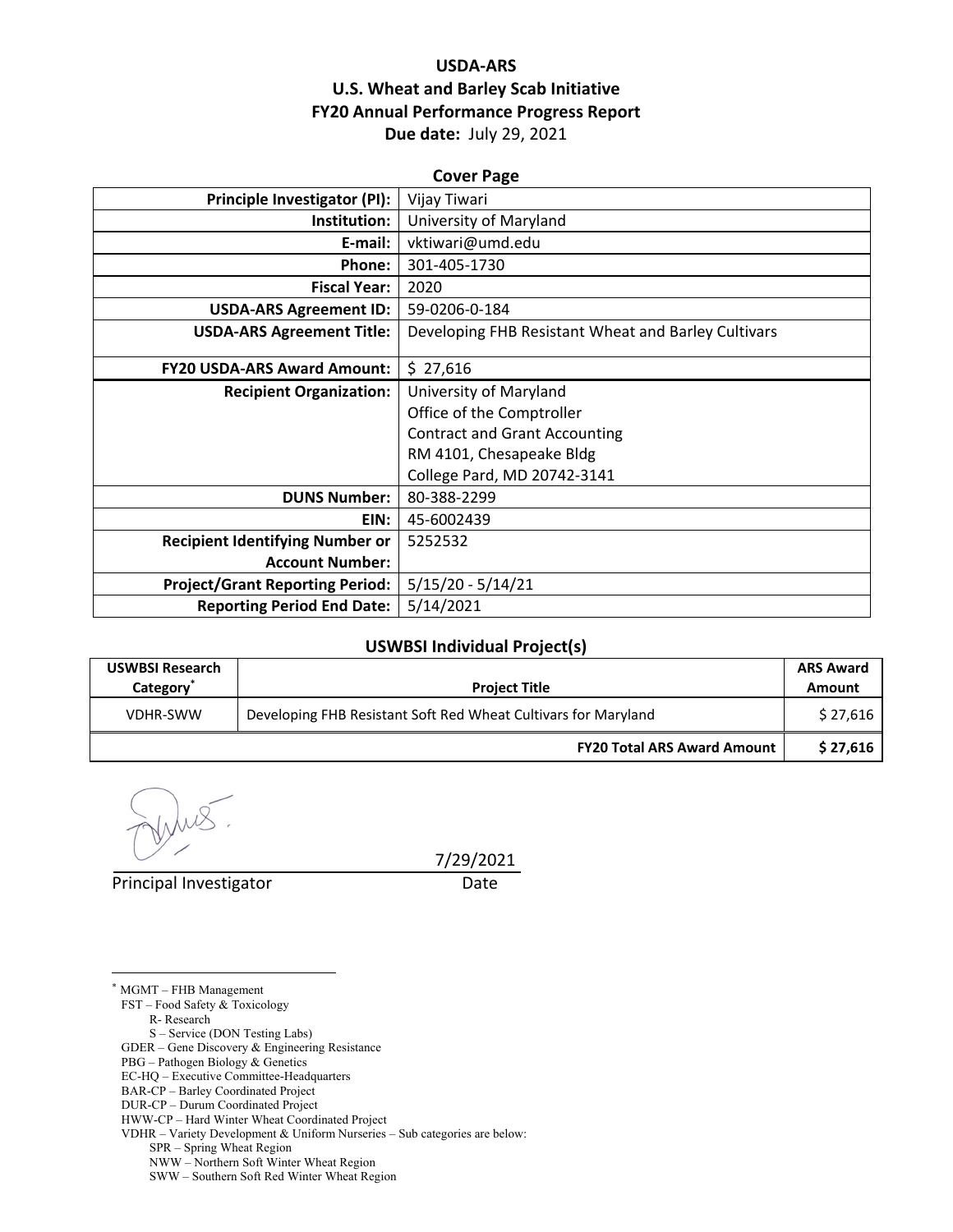### **Project 1:** *Developing FHB Resistant Soft Red Wheat Cultivars for Maryland*

#### **1. What are the major goals and objectives of the research project?**

- 1) Breeding soft red winter wheat adapted to the Mid‐Atlantic with resistance to scab and to increase the increase the adaptation of FHB resistant lines by the wheat growers in Mid-Atlantic region.
- 2) Evaluation of advanced lines in Uniform Scab nurseries, Maryland State Test and Uniform Regional Nurseries.
- 3) Map and integrate new sources for Scab resistance in to breeding germplasm and to enhance collaborations with regional breeders using Mason‐Dixon trials, DHs, screening nurseries, and other resources. Data on resistant germplasm will be disseminated to ensure that the work completed by MD‐wheat breeding program will have regional impact in support USWBI's objectives.
- **2. What was accomplished under these goals or objectives?** *(For each major goal/objective, address these three items below.)*

#### **a) What were the major activities?**

- 1) A large number of crosses 300 new crosses were made with parental lines that have native resistance as well as known genes and QTL. Our breeding program started after a gap of four years with very limited germplasm. Collaboration and support from the regional soft red winter wheat breeding programs, speed breeding and DH program allowed us to generate advanced breeding germplasm. Evaluation of advanced germplasm identified some high‐yielding FHB resistant lines. We are in discussion with our Crop Improvement Association and PSLA's Germplasm release committee to release at least two FHB resistant cultivars with good grain yield. This year we are testing 35 elite cultivars with moderate to high scab resistance for statewide yield trials. These lines will also be tested under regional Southern Uniform Scab Nurseries to generate multi‐year scab resistance data.
- 2) Tested the US Southern Soft Red Winter Wheat trials for natural scab scores
- 3) Tested the US Eastern Soft Red Winter Wheat trials for natural scab scores
- 4) Tested collaborative Mason Dixon Soft Red Winter Wheat trials for natural scab scores as well as their performance under misted FHB nursery trials.
- 5) Evaluated the performance Southern Uniform lines under misted Scab Nursery

(Form – PPR20)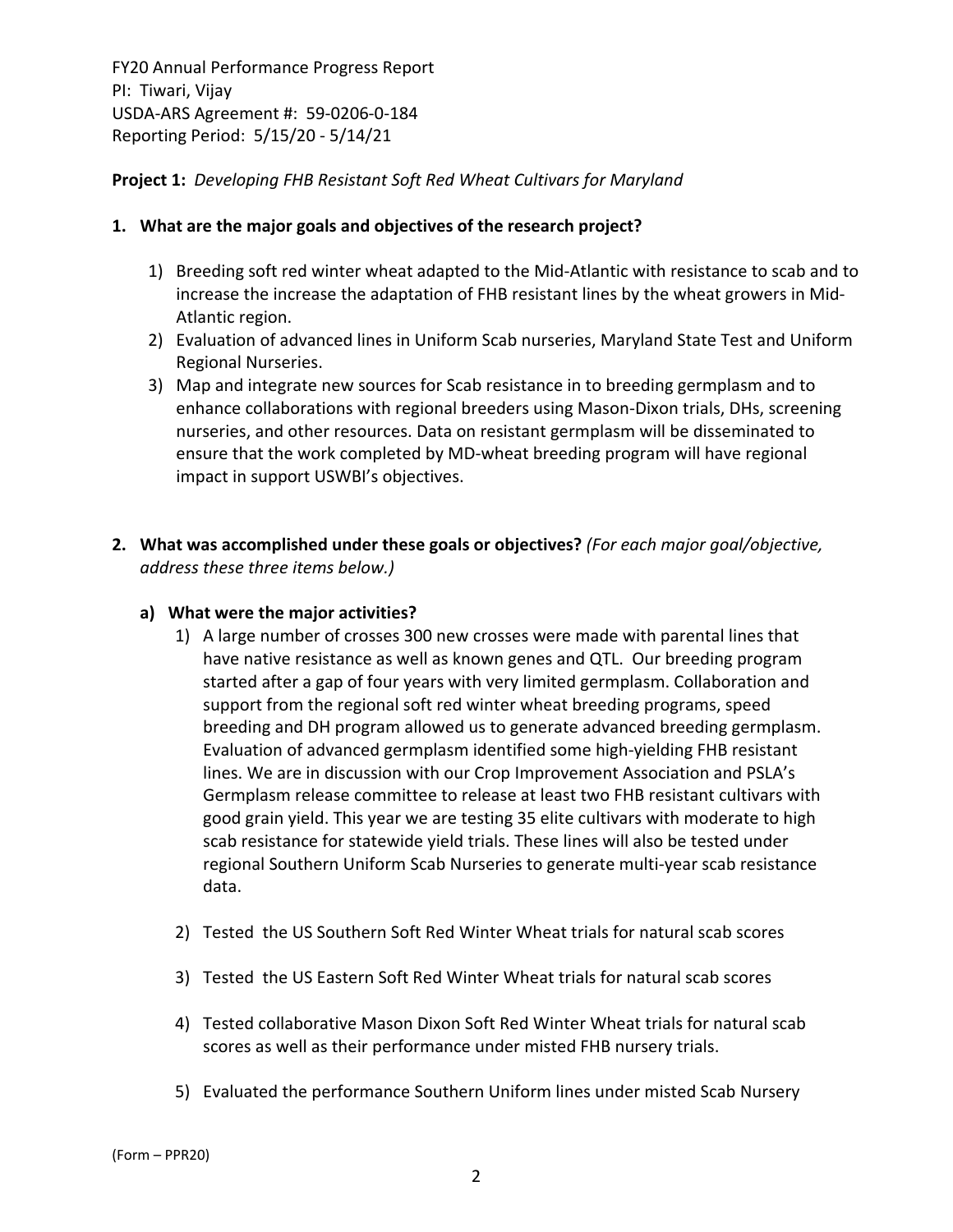> 6) Developed and evaluated TILLING and deletion populations of soft red winter wheat cultivars for FHB resistance. These populations provided some mutants with excellent FHB resistance. Further evaluation of these lines is in progress.

#### **b) What were the significant results?**

- 1) Identification of significant scab resistance in the MD germplasm
- 2) Development of advanced breeding germplasm that will help producing FHB resistant MD wheat cultivars.
- 3) Identification of novel sources of FHB resistance as well as DON detoxification
- 4) Identification of two high‐yielding and FHB resistant MD cultivars. Work in progress for their release as the PVP cultivars.

#### **c) List key outcomes or other achievements.**

New sources of FHB resistance identified from triticale germplasm as well as from deletion and EMS mutant populations. Significant progress made on fine mapping of Jamestown 1B QTL.

## **3. Was this research impacted by the COVID‐19 pandemic (i.e. university shutdowns and/or restrictions, reduced or lack of support personnel, etc.)? If yes, please explain how this research was impacted or is continuing to be impacted.**

Yes Covid affected our research significantly as we could not get any student working in the lab for almost 6‐7 months. It also affected harvesting and recycling of harvested germplasm under speed breeding set up. Fortunately this summer we got our full strength back and we expect to produce exciting results under this project.

#### **4. What opportunities for training and professional development has the project provided?**

A PhD student, a Master student and three undergraduate students have been involved in this project, and has been getting trained in FHB phenotyping, marker developments, PCRs, DNA extraction, sequence analysis, and basic wheat genetics.

#### **5. How have the results been disseminated to communities of interest?**

The results were communicated as invited talks at the Commodity Classic event, as well as to Maryland Grain Producer and Utilization Board as well as to Maryland Crop Improvement Association.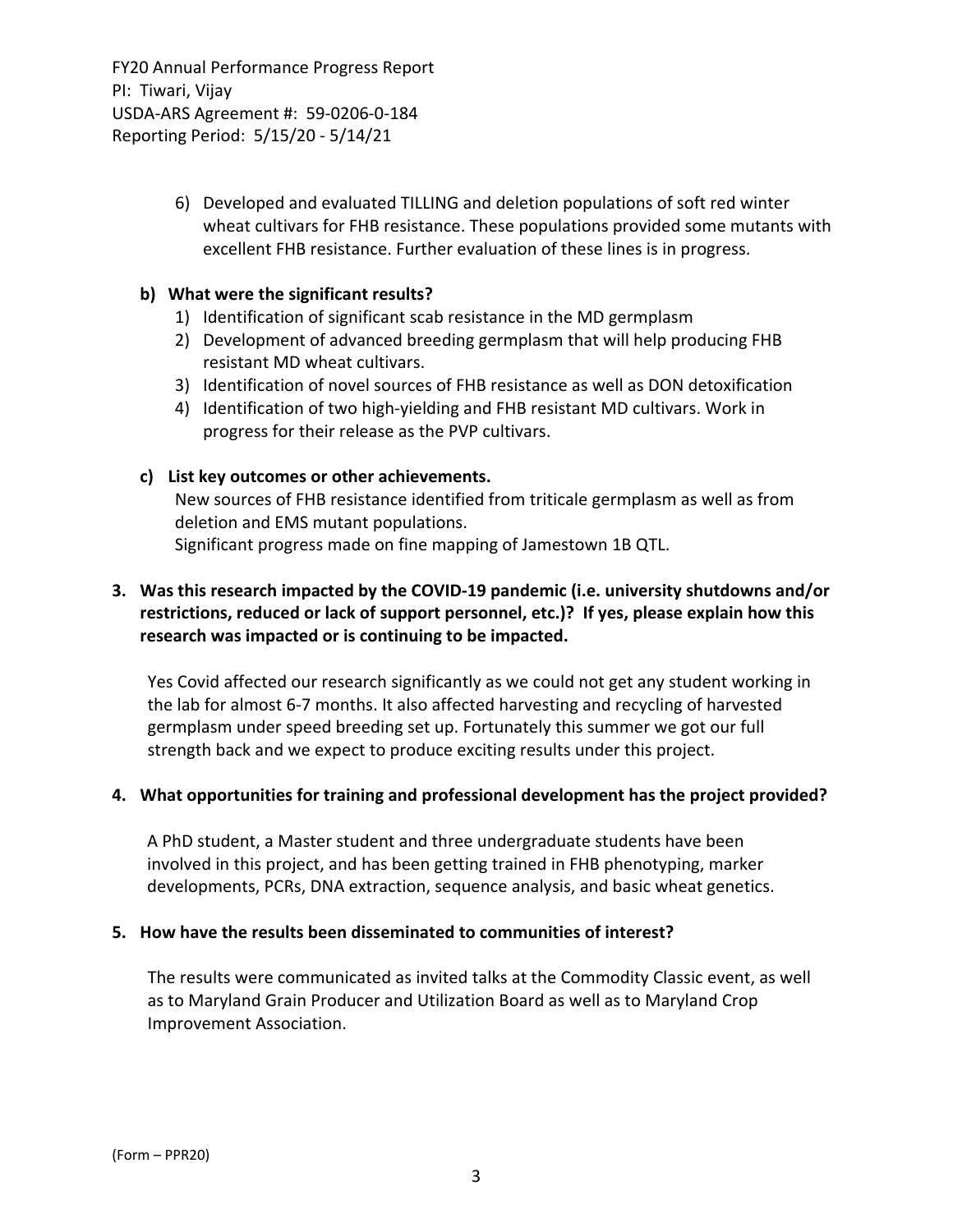# **Training of Next Generation Scientists**

**Instructions:** Please answer the following questions as it pertains to the FY20 award period (5/15/20 ‐ 5/14/21). The term "support" below includes any level of benefit to the student, ranging from full stipend plus tuition to the situation where the student's stipend was paid from other funds, but who learned how to rate scab in a misted nursery paid for by the USWBSI, and anything in between.

- **1. Did any graduate students in your research program supported by funding from your USWBSI grant earn their MS degree during the FY20 award period?** ☒Yes ☐No **If yes, how many?** 2
- **2. Did any graduate students in your research program supported by funding from your USWBSI grant earn their Ph.D. degree during the FY20 award period?** ☒Yes ☐No

**If yes, how many?** 1

**3. Have any post docs who worked for you during the FY20 award period and were supported by funding from your USWBSI grant taken faculty positions with universities?** ☐Yes ☒No

**If yes, how many?** Click to enter number here.

**4. Have any post docs who worked for you during the FY20 award period and were supported by funding from your USWBSI grant gone on to take positions with private ag‐ related companies or federal agencies?**

☐Yes ☒No

**If yes, how many?** Click to enter number here.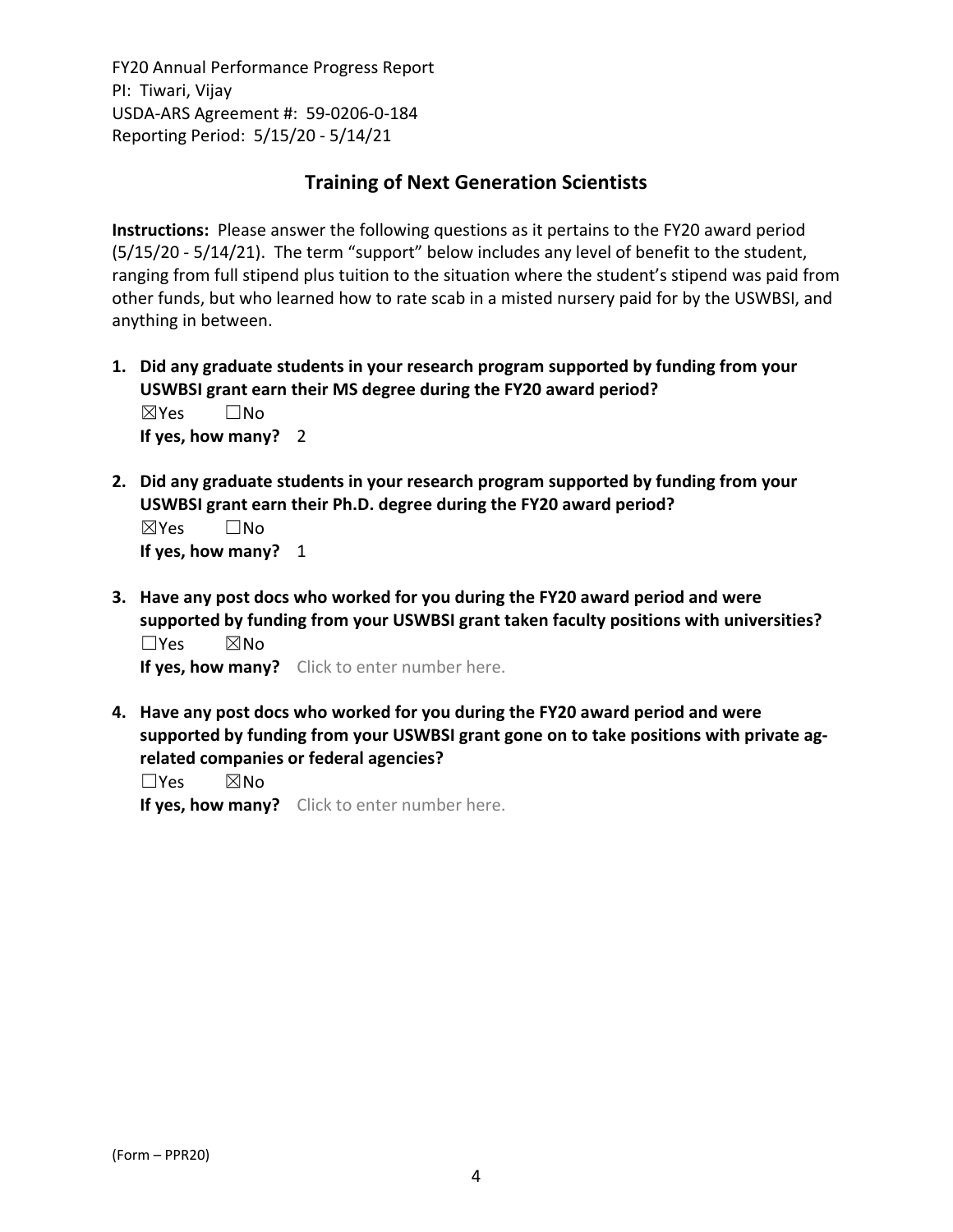# **Release of Germplasm/Cultivars**

**Instructions:** In the table below, list all germplasm and/or cultivars released with full or partial support through the USWBSI during the FY20 award period (5/15/20 - 5/14/21). All columns must be completed for each listed germplasm/cultivar. Use the key below the table for Grain Class abbreviations. 

| <b>Name of Germplasm/Cultivar</b> | <b>Grain Class</b>    | <b>FHB Resistance</b>                                  | <b>FHB</b><br>Rating<br>$(0-9)$ | Year<br><b>Released</b> |
|-----------------------------------|-----------------------|--------------------------------------------------------|---------------------------------|-------------------------|
| Nothing to report yet.            | Select Grain<br>Class | Select what represents<br>your most resistant<br>check | Enter as<br>text 0-9<br>rating  | Select Year             |
| Click here to enter text.         | Select Grain<br>Class | Select what represents<br>your most resistant<br>check | Enter as<br>text 0-9<br>rating  | Select Year             |
| Click here to enter text.         | Select Grain<br>Class | Select what represents<br>your most resistant<br>check | Enter as<br>text 0-9<br>rating  | Select Year             |
| Click here to enter text.         | Select Grain<br>Class | Select what represents<br>your most resistant<br>check | Enter as<br>text 0-9<br>rating  | Select Year             |
| Click here to enter text.         | Select Grain<br>Class | Select what represents<br>your most resistant<br>check | Enter as<br>text 0-9<br>rating  | Select Year             |
| Click here to enter text.         | Select Grain<br>Class | Select what represents<br>your most resistant<br>check | Enter as<br>text 0-9<br>rating  | Select Year             |
| Click here to enter text.         | Select Grain<br>Class | Select what represents<br>your most resistant<br>check | Enter as<br>text 0-9<br>rating  | Select Year             |
| Click here to enter text.         | Select Grain<br>Class | Select what represents<br>your most resistant<br>check | Enter as<br>text 0-9<br>rating  | Select Year             |
| Click here to enter text.         | Select Grain<br>Class | Select what represents<br>your most resistant<br>check | Enter as<br>text 0-9<br>rating  | Select Year             |
| Click here to enter text.         | Select Grain<br>Class | Select what represents<br>your most resistant<br>check | Enter as<br>text 0-9<br>rating  | Select Year             |
| Click here to enter text.         | Select Grain<br>Class | Select what represents<br>your most resistant<br>check | Enter as<br>text 0-9<br>rating  | Select Year             |
| Click here to enter text.         | Select Grain<br>Class | Select what represents<br>your most resistant<br>check | Enter as<br>text 0-9<br>rating  | Select Year             |
| Click here to enter text.         | Select Grain<br>Class | Select what represents<br>your most resistant<br>check | Enter as<br>text 0-9<br>rating  | Select Year             |
| Click here to enter text.         | Select Grain<br>Class | Select what represents<br>your most resistant<br>check | Enter as<br>text 0-9<br>rating  | Select Year             |

NOTE: Leave blank if you have nothing to report or if your grant did NOT include any VDHR-related projects.

**NOTE:** List the associated release notice or publication under the appropriate sub-section in the 'Publications' section of the FPR.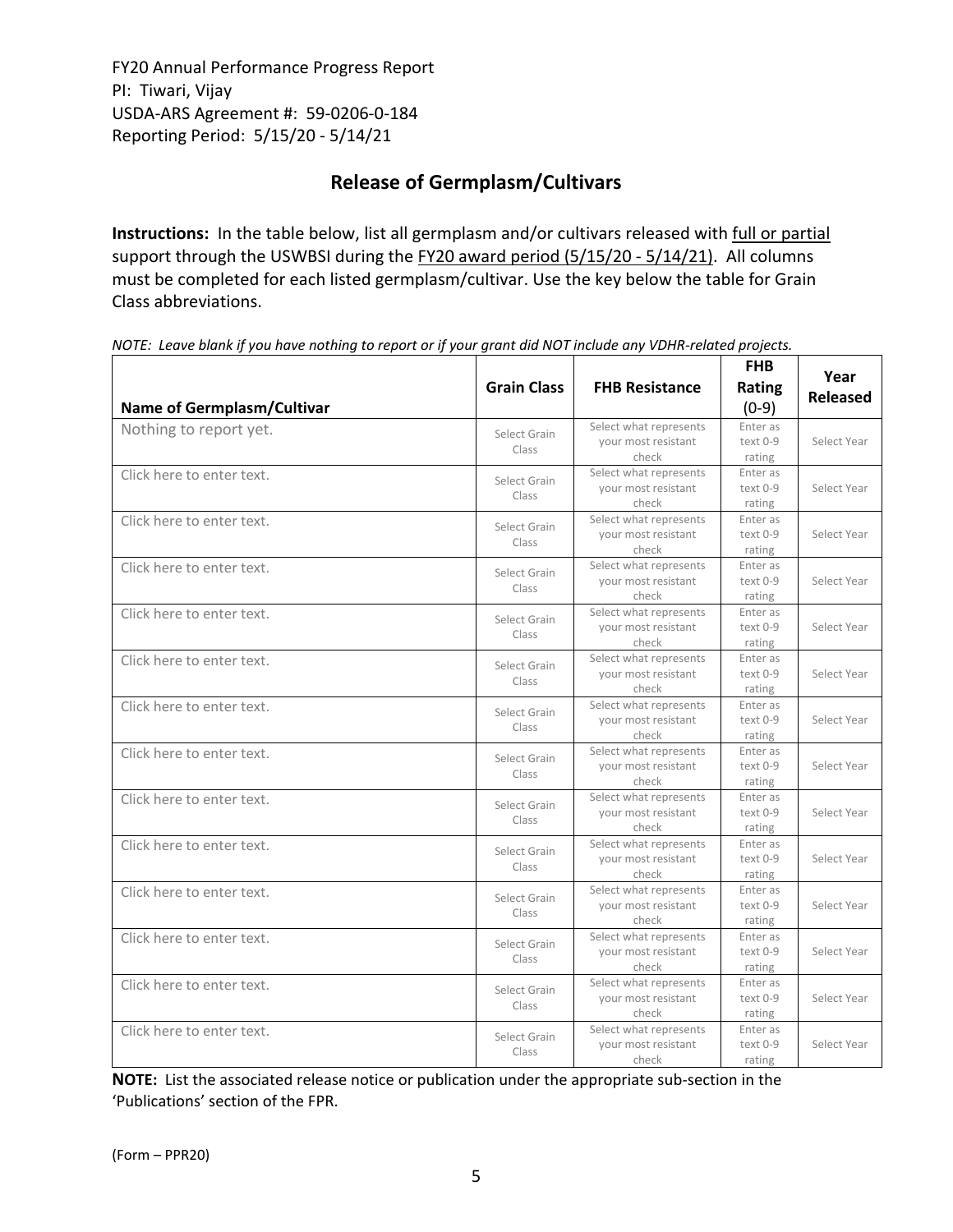# **Publications, Conference Papers, and Presentations**

**Instructions:** Refer to the PR\_Instructions for detailed more instructions for listing publications/presentations about your work that resulted from all of the projects included in the FY20 grant award. Only citations for publications published (submitted or accepted) or presentations presented during the **award period (5/15/20 ‐ 5/14/21**) should be included. If you did not publish/submit or present anything, state 'Nothing to Report' directly above the Journal publications section.

NOTE: Directly below each citation, you **must** indicate the Status (i.e. published, submitted, etc.) and whether acknowledgement of Federal support was indicated in the publication/ presentation. See example below for a poster presentation with an abstract:

Winn, Z.J., Acharya, R., Lyerly, J., Brown‐Guedira, G., Cowger, C., Griffey, C., Fitzgerald, J., Mason R.E., and Murphy, J.P. (2020, Dec 7‐11). Mapping of Fusarium Head Blight Resistance in NC13‐20076 Soft Red Winter Wheat (p. 12). In: Canty, S., Hoffstetter, A. and Dill‐Macky, R. (Eds.), *Proceedings of the 2020 National Fusarium Head Blight Forum*. https://scabusa.org/pdfs/NFHBF20\_Proceedings.pdf. Status: Abstract Published and Poster Presented Acknowledgement of Federal support: YES (Abstract and Poster)

## **Journal publications.**

Chhabra, B., Tiwari V.K., Gill, B.S., Dong, Y., Rawat, N. (2021). Discovery of a susceptibility factor for Fusarium head blight on chromosome 7A of wheat. Theoretical and Applied Genetics. DOI: 10.1007/s00122‐021‐03825‐y.

Status: Published

Acknowledgement of Federal Support: YES

Steadham, J., Schulden, T., Kalia B., Gill, B.S., Bowden, L., Chhuneja, P., Erwin, J., Tiwari, V.K., Rawat, N. (2021). An approach for high‐resolution genetic mapping of distant wild relatives of bread wheat. Theoretical and Applied Genetics. DOI: 10.1007/s00122‐021‐ 03851‐w.

Status: Published Acknowledgement of Federal Support: YES

Wallace, S.; Chhabra, B.; Dong, Y.; Ma, X.; Coleman, G.; Tiwari, V.; Rawat, N. Exploring Fusarium Head Blight Resistance In a Winter Triticale Germplasm Collection. *Preprints* **2021**, 2021040300 (doi: 10.20944/preprints202104.0300.v1) Status: Published Acknowledgement of Federal support: YES